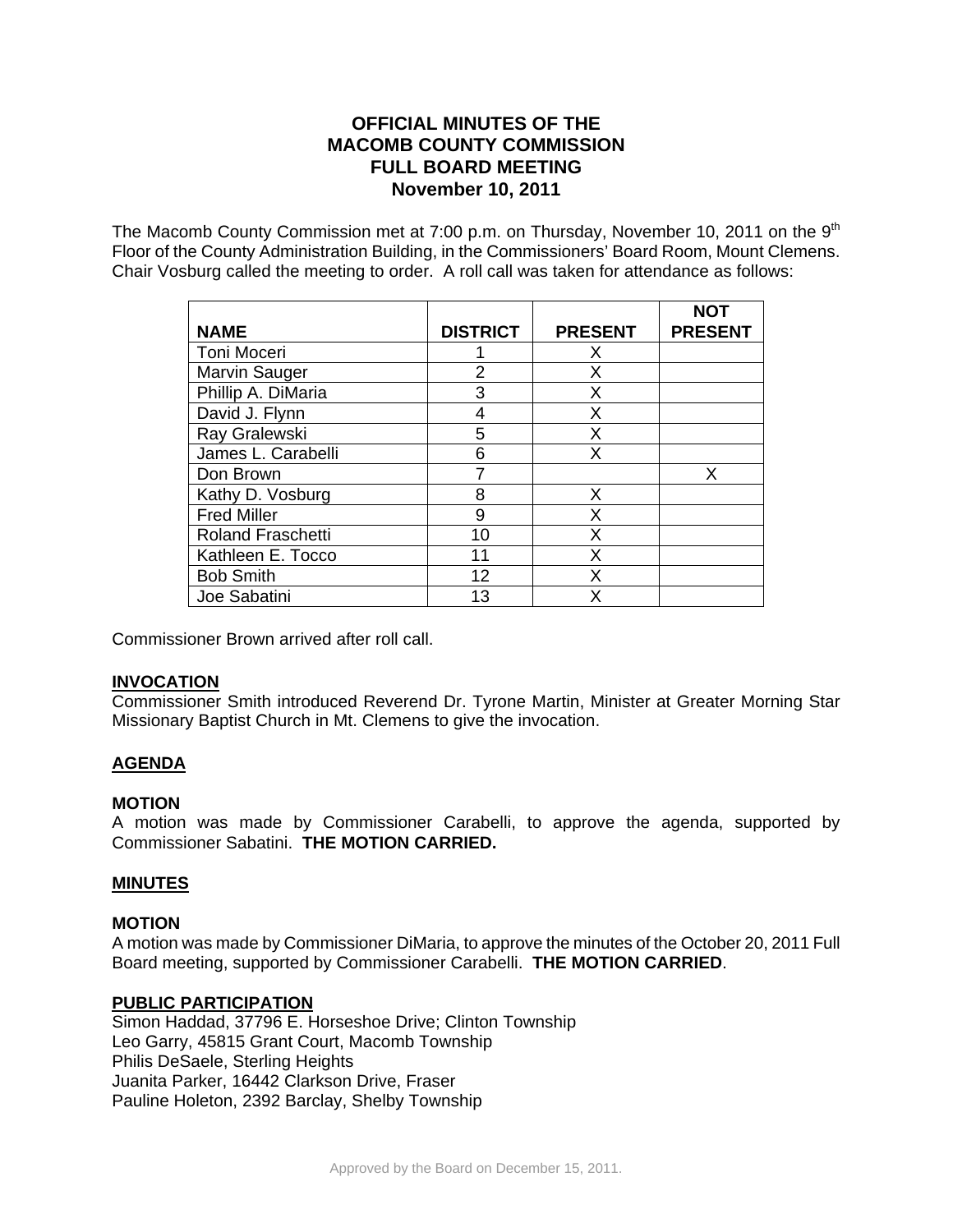John Holeton, 2392 Barclay, Shelby Township Kermit Harris, Director of Veterans Services; Pine Creek Drive, Chesterfield Russell Holtslander, 23140 Wellington Crescent; Clinton Township Chris Utykanski, 13642 Whispering Lane, Sterling Heights Don Lobsinger, 29600 Taylor, St. Clair Shores

## *COMMITTEE REPORTS*

#### **BOARD OPERATIONS COMMITTEE – November 1, 2011**

The clerk read the recommendations from the Board Operations Committee and a motion was made by Chair Tocco, supported by Vice-Chair Carabelli, to adopt the committee recommendations:

**R11-077** Concur in the recommendation of the County Executive and approve the appointment of Steven Gold as Executive Director of the Health and Community Services Department; Further, a copy of this Board of Commissioners' action is directed to be delivered forthwith to the Office of the County Executive.

### **THE MOTION CARRIED.**

**R11-078** Adopt Ordinance #4, Ethics Ordinance for Macomb County, as amended; Further, a copy of this Board of Commissioners' action is directed to be delivered forthwith to the Office of the County Executive. (Roll call vote: Yes-Brown, Flynn, Miller, Moceri, Smith, Vosburg and Tocco; No-Fraschetti and Carabelli)

#### **MOTION TO AMEND**

A motion was made by Commissioner Miller, to amend Ordinance #2011-4, Amendment #1, Sec.1.1 as indicated below, supported by Commissioner Flynn.

**AMENDMENT #1: Sec 1.1:** *Strike* "This ordinance applies to all public servants unless otherwise provided by state or federal law" and *insert* "This ordinance shall apply to all Macomb County Public Servants unless otherwise provided for by state or federal law."

A roll call vote was taken: Voting yes was: Brown, Carabelli, DiMaria, Flynn, Gralewski, Miller, Moceri, Sabatini, Sauger, Smith, Tocco and Vosburg. There were 12 yes votes. Voting no was: Fraschetti. There was 1 no vote.

### **THE MOTION TO AMEND CARRIED.**

### **THE MOTION AS AMENDED CARRIED.**

#### **MOTION TO AMEND**

A motion was made by Commissioner DiMaria, to amend Ordinance #2011-4, Amendments #2 thru #5 as indicated below, supported by Commissioner Flynn.

**AMENDMENT #2: Sec 3.2,** *delete* language of subsection B and *replace* with "Public Servants specified under this section shall file personal disclosure statements by January 31, 2012. Candidates for county offices shall file the personal disclosure statement 30 days after filing as a candidate for public office. Newly hired or appointed Public Servants shall file within 30 days of date of hire or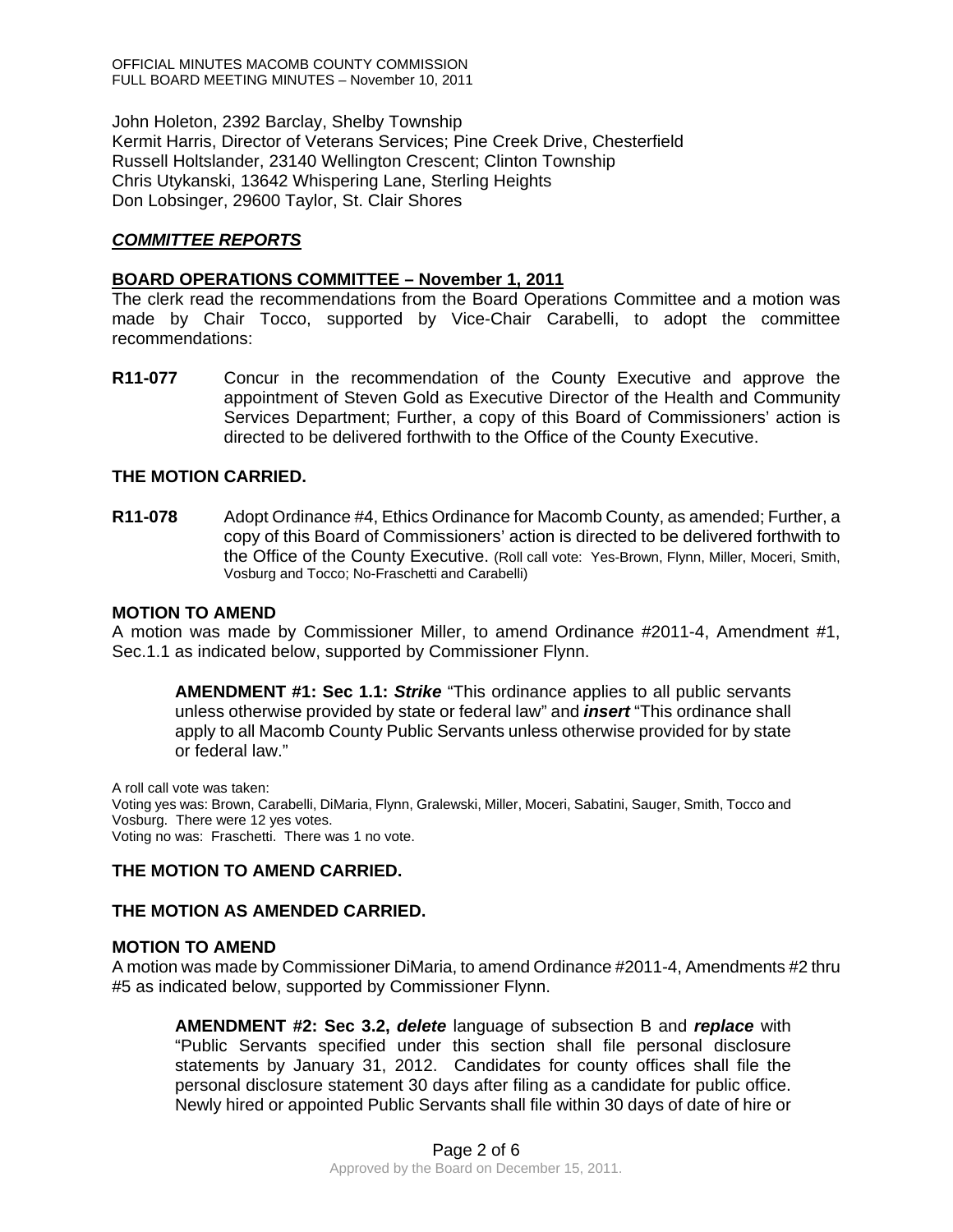appointment. Public servants would not be required to file an additional personal disclosure statement unless the substances of the document were to change, in which case they shall file an amended personal disclosure statement."

**AMENDMENT #3: Sec 3.2**, after first mention of "personal disclosure statement", *insert the following*: "The County Executive shall be responsible for enforcement and implementation of the requirements of this section for those Public Servants specified herein over which that office has the responsibility to supervise, coordinate, direct, and control."

**AMENDMENT #4: Sec 3.2**, **subsection D, line 3**, *strike* "or Chairperson of the Board of Commissioners"

**AMENDMENT #5: Sec 3.5**, **subsection C, line 9**, *strike* "Chairperson of the Board of Commissioners shall be notified" and *insert* "the Board of Ethics shall be notified in writing."

A roll call vote was taken:

Voting yes was: DiMaria, Tocco, Vosburg, Brown, Carabelli, Flynn, Gralewski, Miller, Moceri, Sabatini, Sauger and Smith. There were 12 yes votes. Voting no was: Fraschetti. There was 1 no vote.

## **THE MOTION TO AMEND CARRIED.**

## **THE MOTION AS AMENDED CARRIED.**

#### **MOTION TO AMEND**

A motion was made by Commissioner Miller, to amend Ordinance #2011-4, Section 2, Conflicts of Interest, subsection B, Line 2 as indicated below, supported by Commissioner Moceri.

A Public Servant shall not engage in a business transaction in which the Public Servant *strike* "and" and *insert* "or" his or her relative may profit from his or her official position or authority or benefit financially from confidential information which the Public Servant has obtained or may obtain by reason of that position or authority. (Record **NO** vote for Fraschetti)

### **THE MOTION TO AMEND CARRIED.**

### **THE MOTION AS AMENDED CARRIED.**

#### **MOTION TO AMEND**

A motion was made by Commissioner Miller, to amend Ordinance #2011-4, Section 3, Standards of Conduct, section 3.1, subsection A9 as indicated below, supported by Commissioner Flynn.

Any contribution that is lawfully made under Campaign Finance Laws of the State of Michigan *insert* "and the United States".

### **FRIENDLY AMENDMENT**

A friendly amendment was offered as follows: *"Any contribution that is lawfully made under State or Federal Campaign Finance Laws".*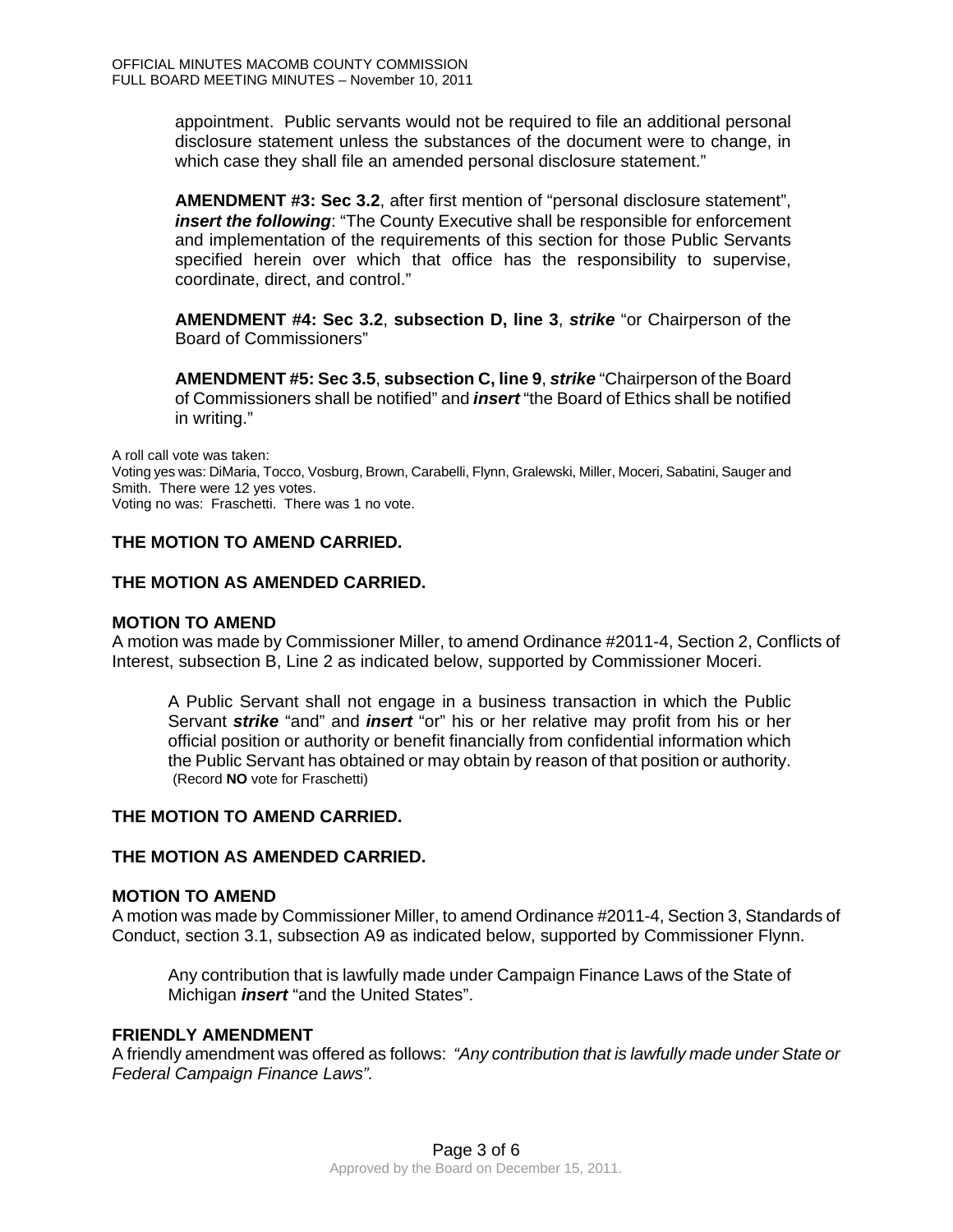### Commissioners Miller and Flynn accepted the friendly amendment. **THE MOTION TO AMEND CARRIED WITH THE FRIENDLY AMENDMENT.**

### **THE MOTION AS AMENDED CARRIED.**

### **MOTION TO AMEND**

A motion was made by Commissioner Miller, to amend Ordinance #2011-4, Section 3.3, Personal Disclosure for Vendors, subsection "c" as indicated below, supported by Commissioner Moceri.

Legal or beneficial ownership by a Public Servant of the County of 10% or more, *strike* "of the total outstanding stock of a corporation, limited liability company, partnership, sole proprietorship, or other business entity, and *insert* "in the entity", supported by Commissioner Moceri.

### **THE MOTION TO AMEND CARRIED.**

### **THE MOTION AS AMENDED CARRIED.**

### **MOTION TO AMEND**

A motion was made by Commissioner Moceri, to amend Ordinance #2011-4, Amendment #6, Section 3.2 as indicated below, supported by Commissioner Miller.

**AMENDMENT #6: Sec 3.2**, *insert* "B. The personal disclosure statement shall also include (a) the source of any income over \$5,000 annually of the Public Servant and (b) the address or location of any real estate holdings within Macomb County, excluding primary residence, of the Public servant and his or her immediate family."; reformat following subsections accordingly.

A roll call vote was taken:

Voting yes was: Moceri, Miller, Flynn and Tocco. There were 4 yes votes. Voting no was: Brown, Carabelli, DiMaria, Fraschetti, Gralewski, Sabatini, Sauger, Smith and Vosburg. There were 9 no votes.

## **THE MOTION TO AMEND FAILED.**

A roll call vote was taken on the entire motion as amended: Voting yes was: DiMaria, Tocco, Vosburg, Brown, Carabelli, Flynn, Gralewski, Miller, Moceri, Sabatini, Sauger and Smith. There were 12 yes votes. Voting no was: Fraschetti. There was 1 no vote.

### **THE MOTION CARRIED.**

**R11-079** Concur in the recommendation of the Board Chair and approve the appointments of Commissioners Joe Sabatini and Marv Sauger to the Retiree Health Care Board as "Commissioner Designee"; terms to run concurrent with commissioner terms; Further, a copy of this Board of Commissioners' action is directed to be delivered forthwith to the Office of the County Executive.

### **THE MOTION CARRIED.**

### **CORRESPONDENCE FROM EXECUTIVE**

None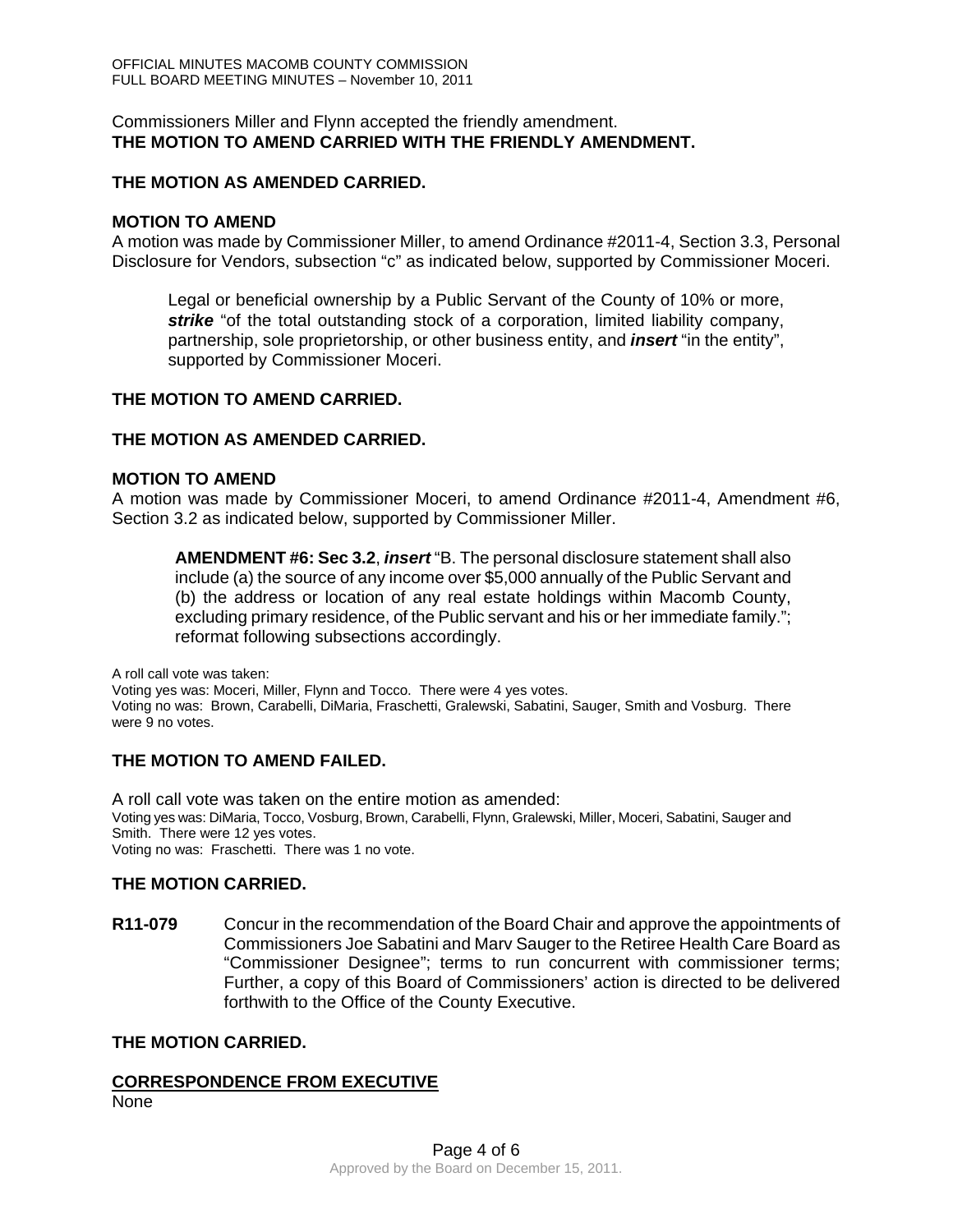### **RESOLUTIONS**

### **MOTION**

A motion was made by Commissioner DiMaria, to adopt the following Resolution, supported by Commissioner Moceri.

Res. No. 11-24 Resolution To Override Veto Of Resolution To Require Submission Of County Contracts For Review And Action, (offered by Chair)

### **THE MOTION CARRIED.**

### **PROCLAMATIONS**

### **MOTION**

A motion was made by Commissioner Brown, to adopt the following Proclamations in their entirety, supported by Commissioner Moceri.

| Proc. No. 11-21 | Honoring Pastor J. Richard Evans on his Thirteenth Anniversary as Minister<br>(offered by Miller; recommended by Finance Committee on 11/08/11)                                                               |
|-----------------|---------------------------------------------------------------------------------------------------------------------------------------------------------------------------------------------------------------|
| Proc. No. 11-22 | Commending Patrick Jeffery Bohm on Achieving the Status of Eagle Scout,<br>(offered by Miller; recommended by Finance Committee on 11/08/11)                                                                  |
| Proc. No. 11-23 | Honoring Eric Griffin for his Work for the International Order of Alhambra,<br>(offered by Sauger; recommended by Finance Committee on 11/08/11)                                                              |
| Proc. No. 11-24 | Honoring Reverend Dr. Tyrone Martin $-10^{th}$ Anniversary as minister to the<br>Greater Morning Star Missionary Baptist Church, (offered by Miller; recommended<br>by Board Operation Committee on 11/01/11) |
| Proc. No. 11-25 | Proclaiming November 26, 2011 as Small Business Saturday in Macomb<br>County, (offered by Vosburg; recommended by Finance Committee on 11/08/11)                                                              |
| Proc. No. 11-26 | Commending Peter Aaron Darga on Achieving the Status of Eagle Scout,<br>(offered by DiMaria)                                                                                                                  |
| Proc. No. 11-27 | Proclaiming the Need for Food System Policy, (offered by Moceri; recommended<br>by Health & Human Services Committee on 11/02/11)                                                                             |

### **THE MOTION CARRIED.**

### **NEW BUSINESS**

Commissioner Fraschetti spoke regarding appointing auditor for the Department of Roads. Commissioner Carabelli spoke regarding the birthday of the United States Marine Corps. Commissioner Vosburg spoke regarding Veterans Day. Commissioner Vosburg spoke regarding 2012 committee meetings and schedules.

### **PUBLIC PARTICIPATION**

Chris Utykanski, 13642 Whispering Lane, Sterling Heights Russell Holtslander, 23140 Wellington Crescent; Clinton Township